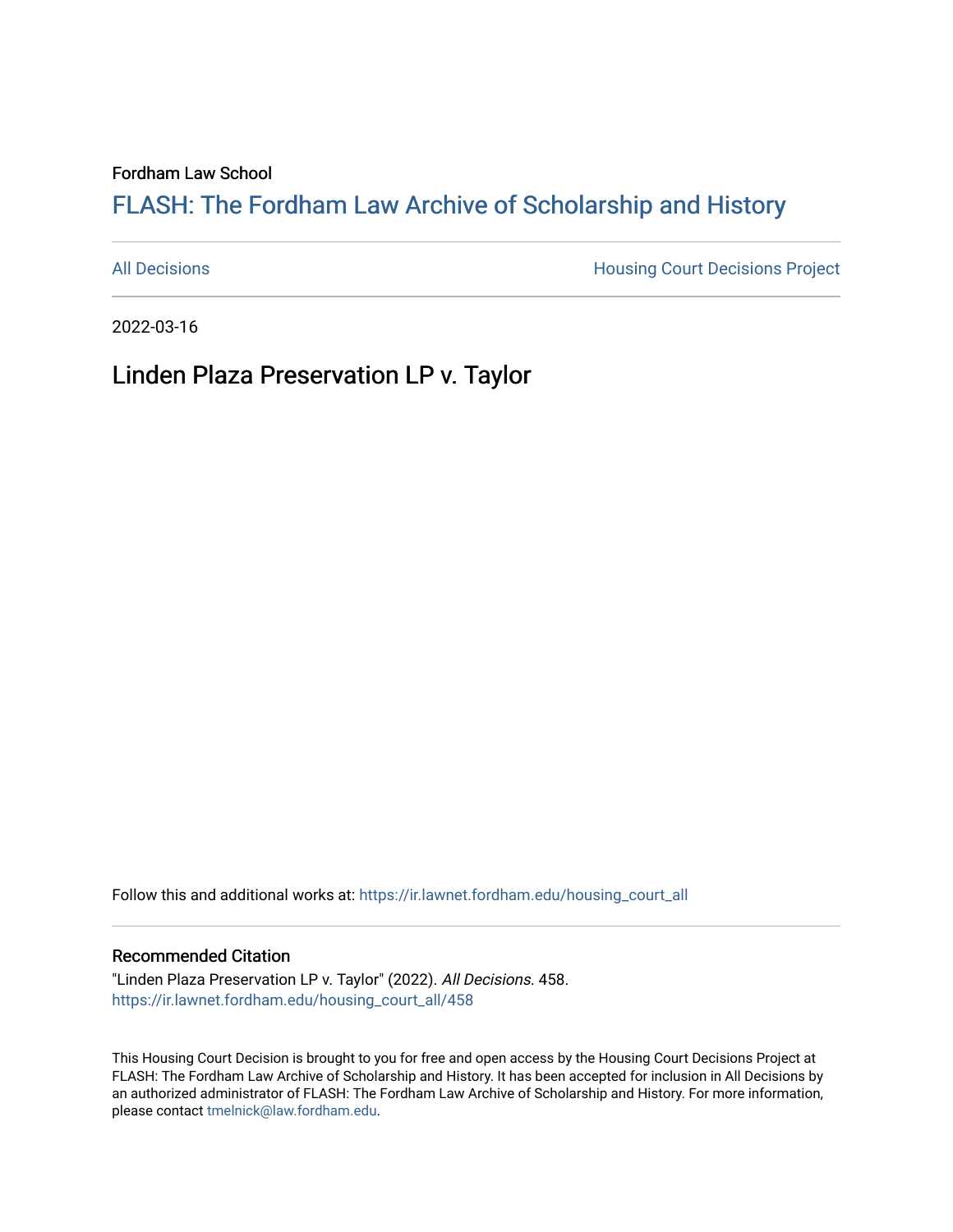

Department of Housing Preservation & Development nyc.gov/hpd

Office of Asset & Property Management Division of Housing Supervision 100 Gold Street New York, N.Y.10038

ADOLFO CARRION JR. Commissioner

A. A. HENDRICKSON Deputy Commissioner

JULIE WALPERT Assistant Commissioner Lauren Shevit, Esq. Gutman, Mintz, Baker & Sonnenfeldt, LLP 813 Jericho Turnpike New Hyde Park, N.Y. 11040

> Re: Linden Plaza Preservation LP v. Tiara Taylor. et. al. 760 Eldert Lane Apt. #1G Brooklyn. N.Y. 11208

Dear Ms. Shevit:

Enclosed please find a copy of the decision rendered in the above matter.

Very truly yours,

Frances Lippa Administrative Hearing Officer

FL: jf/Covltr-1383

Cc: Sherry Ashkins, Law Graduate Tiara Taylor J.Doe Julie Walpert Maggie Joyner Application Unit

March 16, 2022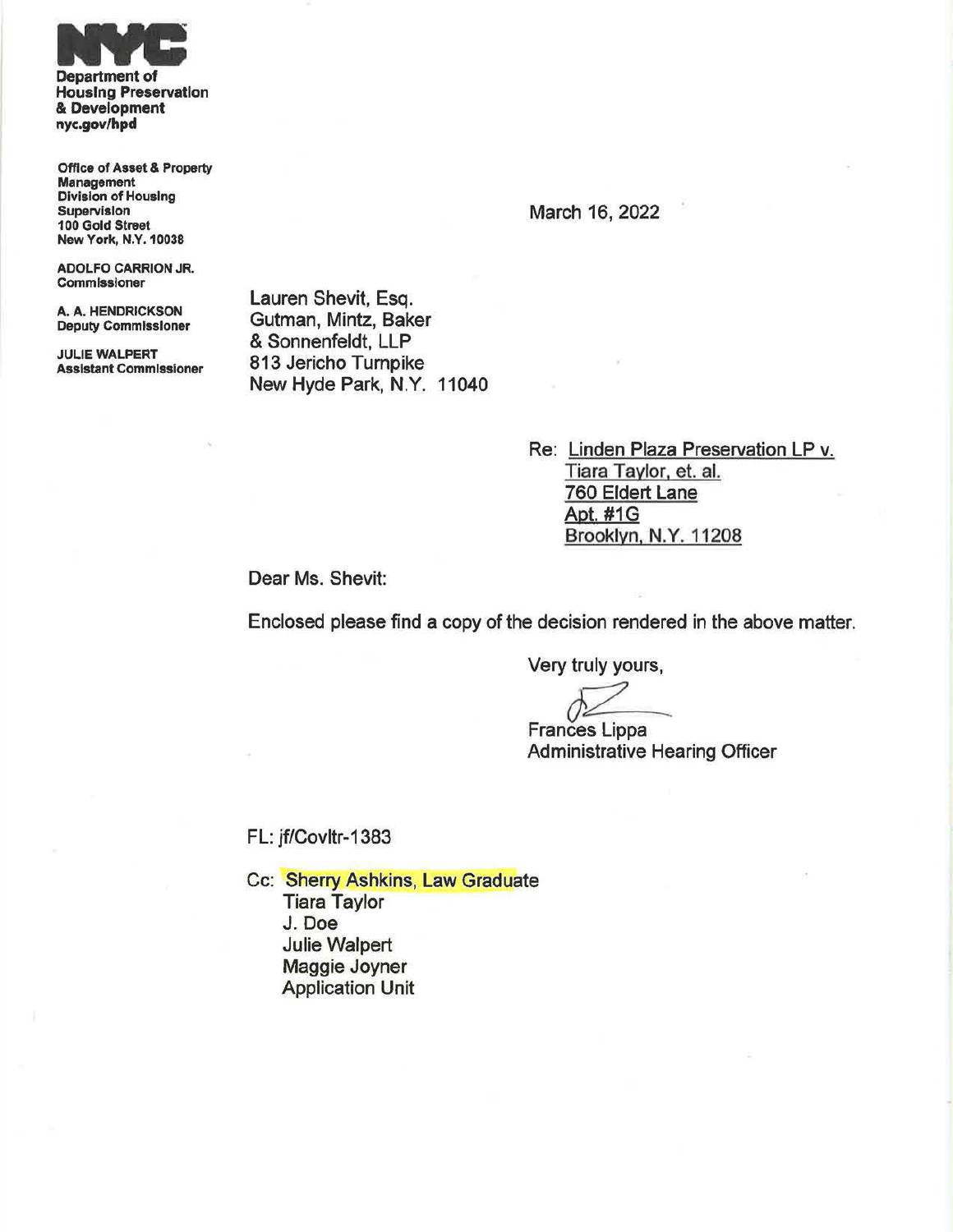### **AFFIRMATION**

Frances Lippa, Esq., an attorney duly admitted to practice law in the Courts of the State of New York, affirms the following on penalty of perjury:

1. I am an employee of the Division of Housing Supervision of the Department of Housing Preservation and Development of the City of New York (HPD).

2. I have been duly designated as a Hearing Officer by the Commissioner of

HPD in the matter of Linden Plaza Preservation LP v. Tiara Taylor, et. al.

The attached is a true copy of my decision rendered in this matter.

DATED: March 16, 2022

Attach.

Affirm-F1901

Frances Lippa

Administrative Hearing Officer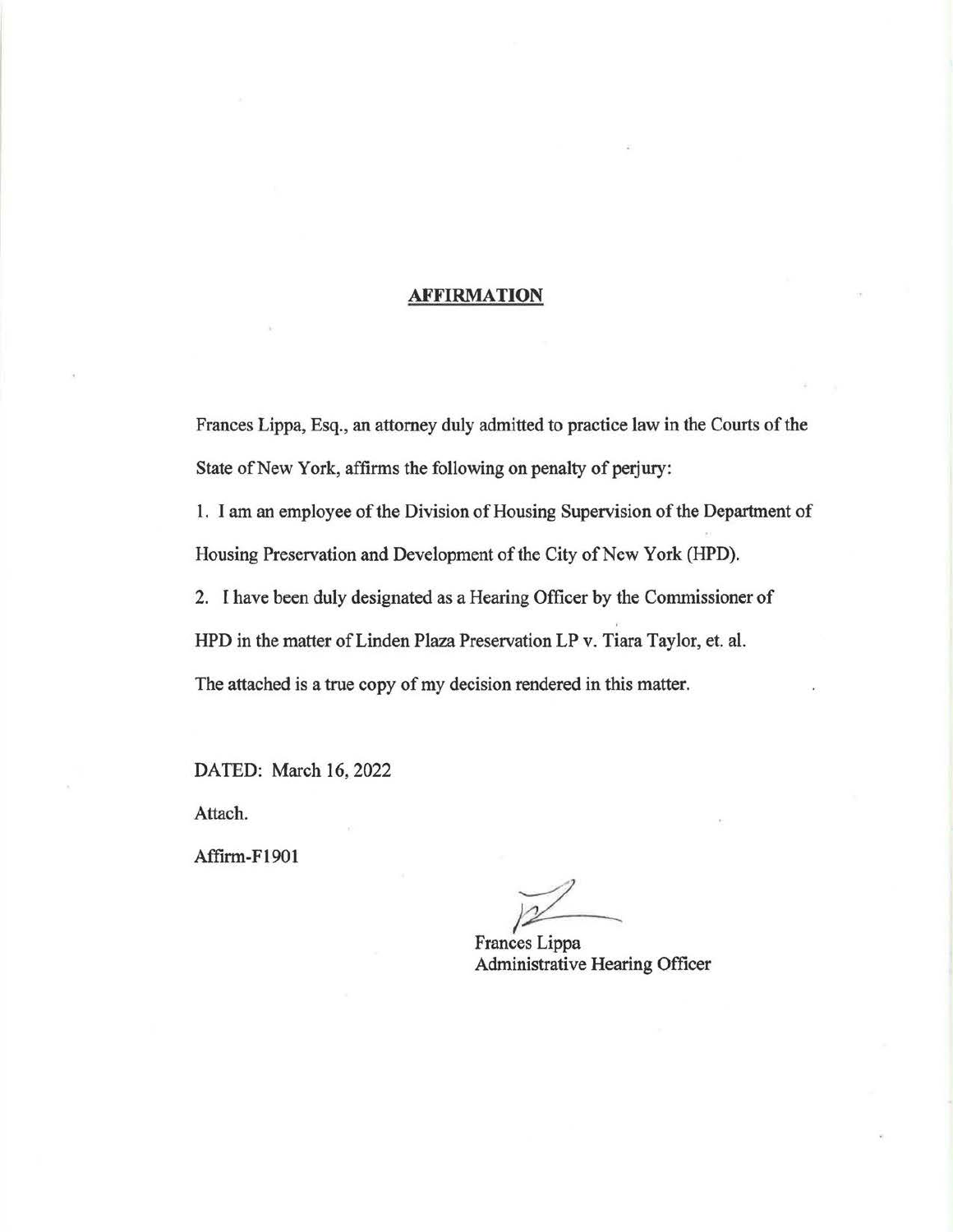### GRANTING OF SUCCESSION RIGHTS APPEAL

HOUSING CORPORATION - Lauren Shevit, Esq. Of Counsel Gutman, Mintz, Baker & Sonnenfeldt, LLP Attorney for Housing Company

SUBJECT PREMISES -

760 Eldert Lane Apt.# 1 G Brooklyn, New York 11208

Linden Plaza Preservation LP

LAST TENANT OF RECORD -

Ruthie Mitchell

APPLICANTS -

Tiara Taylor, J. Doe

Linden Plaza Preservation LP is an Article II housing company organized under the Private Housing Finance Law of the State of New York (P.H.F.L.), also known as the Mitchell-Lama Law. In accordance with this statute, the New York City Department of Housing Preservation and Development (HPD) has promulgated rules and regulations presently codified in the Official Compilation of the Rules of the City of New York (RCNY) which includes provisions regarding succession rights to Mitchell-Lama apartments. Title 28 RCNY subsection 3-02 (p)(8)(ii) of the aforementioned rules authorizes the Commissioner or his designee to review the housing company's determination denying an application for succession rights and issue a final agency decision with regard to an applicant's appeal.

The Commissioner's designee, Frances Lippa, has reviewed the records relied on by Linden Plaza Preservation LP and any documents submitted by Tiara Taylor and J. Doe, the applicants in opposition. The attached decision is rendered after examination of all the documentary evidence and constitutes the final agency review regarding succession rights for the applicant. The only review of this determination is pursuant to Article 78 of the Civil Practice Law and Rules.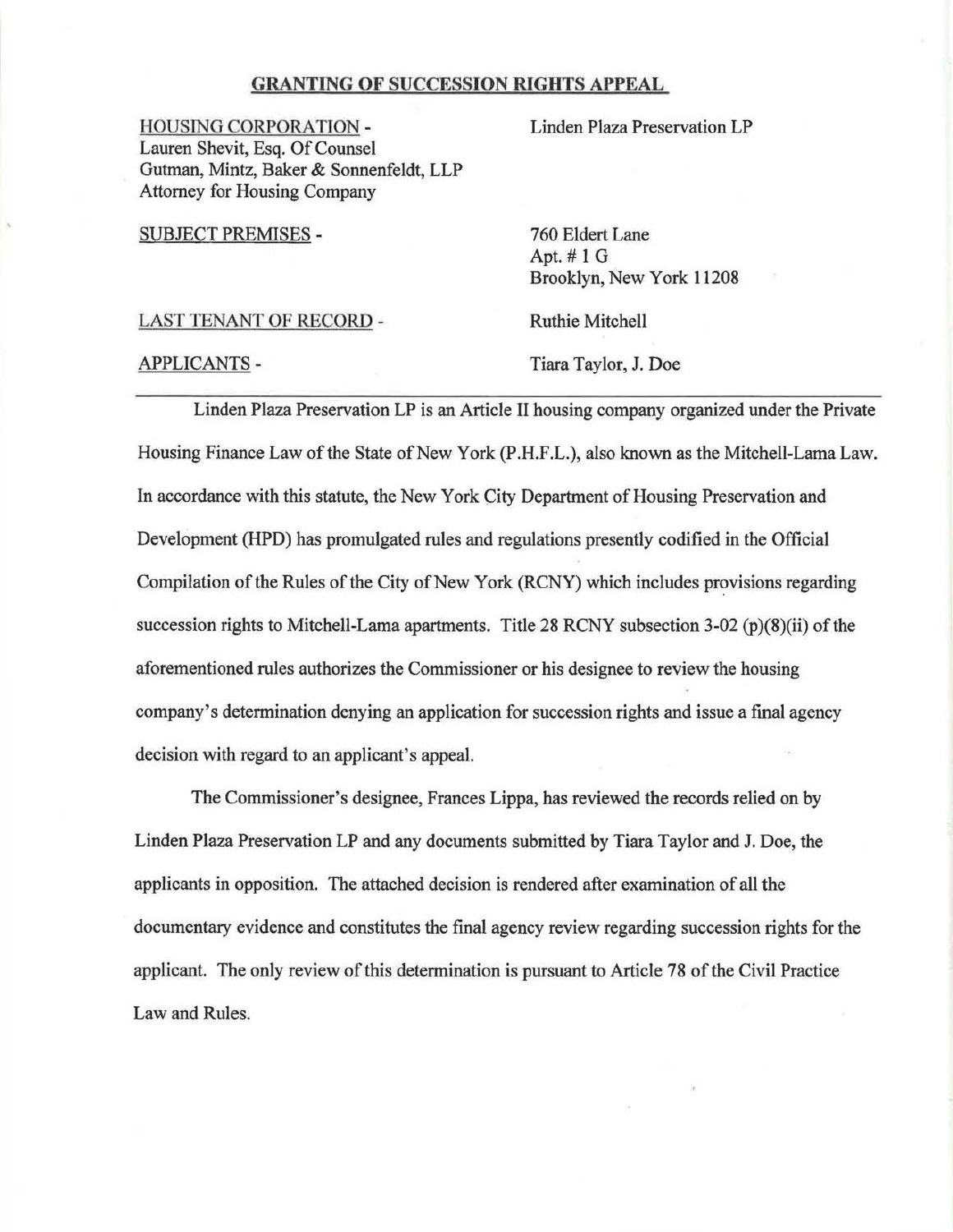By a letter dated July 14, 2021, Linden Plaza Preservation LP advised Tiara Taylor and J. Doe that they were not entitled to succession rights to the subject apartment.

By a submission mailed on August 13, 2021, the Legal Aid Society by Sherry Ashkins, Law Graduate, appealed the denial of succession rights to HPD and submitted documentation for consideration in the appeal.

This office, by letter dated September 8, 2021, acknowledged receipt of the succession appeal and advised that Tiara Taylor could submit additional documentation in the appeal in addition to any already supplied to the housing company. A suggested list of documents to prove primary residence, the HPD rules describing the facts and circumstances to be considered in determining primary residence, the HPD rules governing succession rights rules and a form to request certified New York State tax returns was included to help the occupants substantiate their claim.

Ms. Ashkins submitted additional documentation for consideration in the appeal.

In order to obtain occupancy rights in Mitchell-Lama housing an individual must be approved from a waiting list or qualify for succession rights according to the HPD rules set forth at 28 RCNY 3-02(p).

#### **FINDINGS**

Ruthie Mitchell is the tenant of record (hereinafter referred to as the tenant) for the subject apartment pursuant to a lease agreement dated March **1,** 2006. Ruthie Mitchell died on April 7, 2020. Tiara Taylor is seeking succession rights to the subject apartment.

Tiara Taylor (hereinafter also referred to as the applicant) is a granddaughter of the tenant and thus a family member of the tenant according to the HPD definitions.

2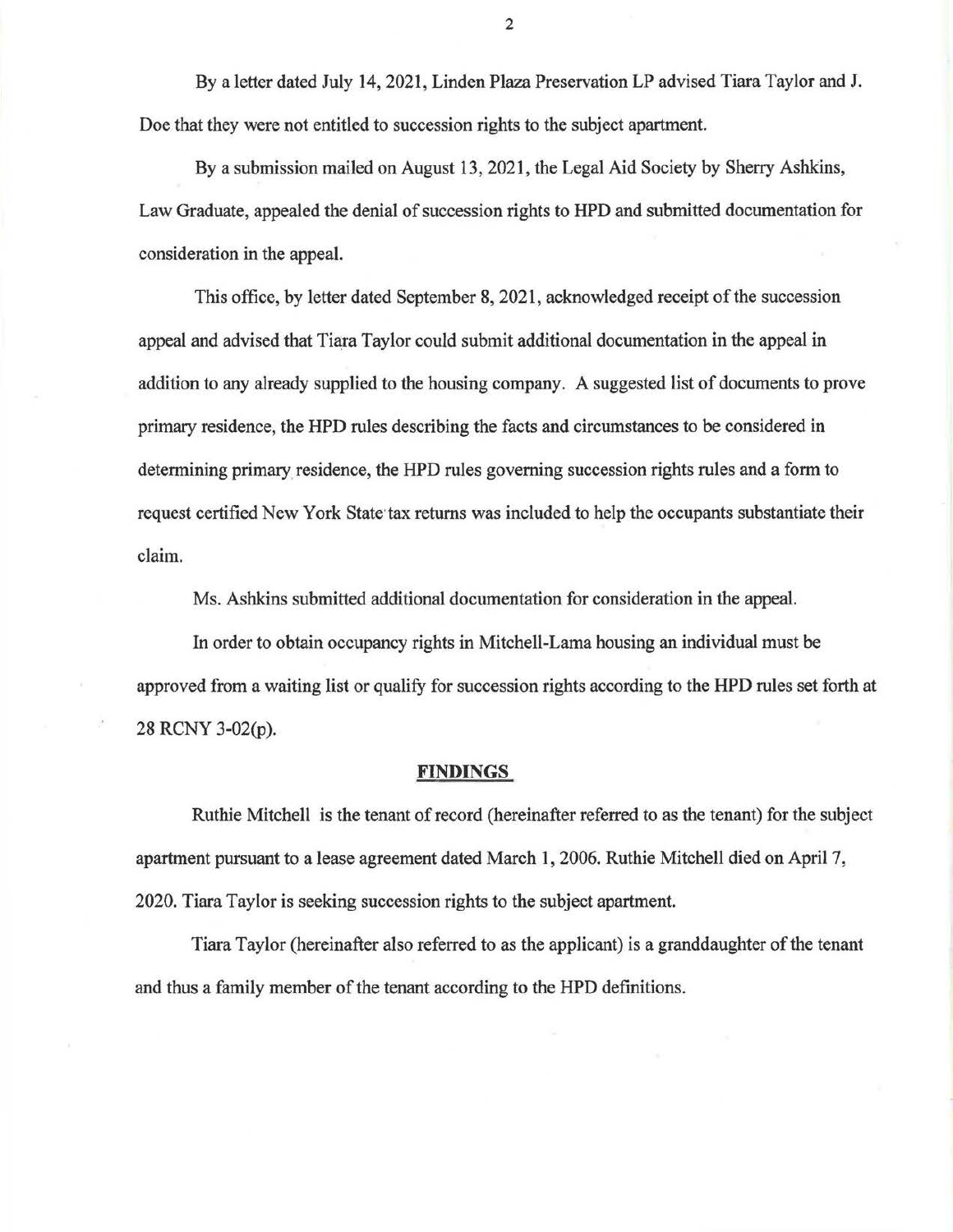In order to prove entitlement to succession rights the applicant must prove that she resided in the subject apartment as her primary residence with the tenant for the two years immediately prior to the date the tenant vacated the subject apartment and that she was included as an occupant of the subject apartment on the relevant income affidavits or income recertifications. The applicant has the burden of proving his entitlement to succession rights. Specifically, the applicant must prove that she resided in the subject apartment as her primary residence from April 7, 2018 through April 7, 2020.

As proof of her primary residence for the requisite period, Ms. Taylor provided her New York State identification card and her New York State learner pennit, W-2s for 2018 and 2020, a credit card statement and bank statements. Some, but not all of these documents include an apartment number for Ms. Taylor, but there is no evidence or suggestion that Ms. Taylor resided elsewhere during the required period.

I find that the above documents are sufficient to prove the required co-residency, particularly considering Ms. Taylor's limited income during the co-residency period.

Mr. Taylor was not included as an occupant of the subject apartment on the relevant certifications. However, pursuant to the criteria set forth in Matter of Murphy v. New York State Division of Housing and Community Renewal, under the facts of this case, Ms. Taylor is nevertheless entitled to succession rights to the subject apartment.

Tiara Taylor's succession rights appeal is granted.

This decision is without prejudice to any claims of the housing company for outstanding maintenance or other charges. This decision is also without prejudice to the HPD rules which provide that the housing company and/or HPD shall have the option of requiring any proposed

3